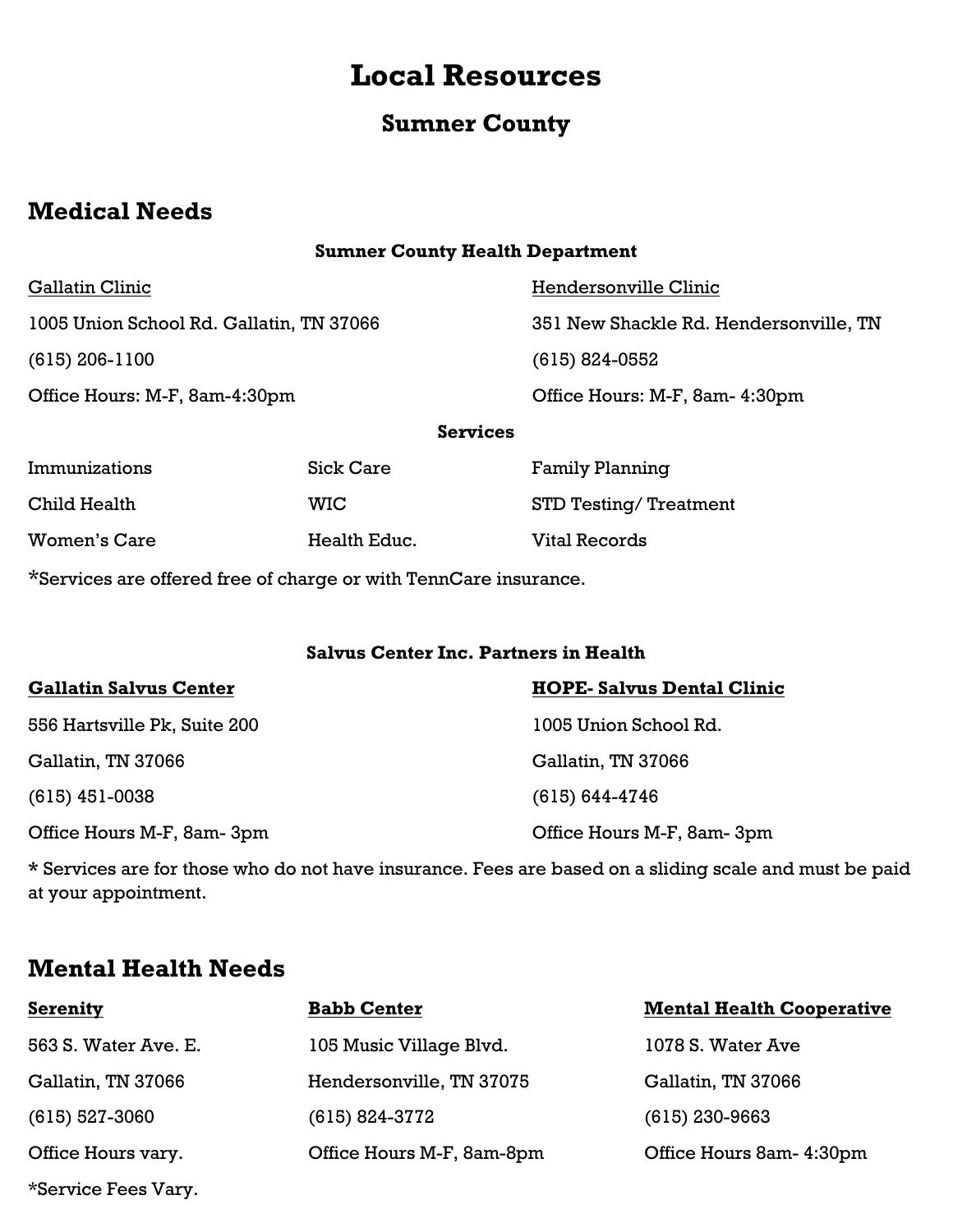| <b>Matters of the Heart</b> | <b>Purposed Life</b> | <b>New Beginnings</b>      |
|-----------------------------|----------------------|----------------------------|
| 129 Haven Street, Suite A   | 312 N. Durham        | 107 Imperial Blvd Suite 13 |
| Hendersonville, TN 37075    | Gallatin, TN 37066   | Hendersonville, TN 37075   |
| $(615) 557 - 5500$          | $(615)$ 200-3007     | $(615) 618 - 5029$         |
| Office Hours vary.          | Office Hours vary.   | Office Hours vary.         |

# **Suicide**

## **Mobile Crisis Services**

**\*If a student is having thoughts of suicide, please have them call 911 or contact Mobile Crisis Services 1-855-274-7471, or 1-800-784-2433.** 

#### **Services**

Telephone Services provided by trained crisis specialists

Face-to-face or Telehealth Assessment

Referral for additional services & treatment

Stabilization of Symptoms

Follow-up services

### **Crisis Text Line**

Text HELLO to 741741

Free, 24/7, Confidential

## **Drugs/ Alcohol Use or Abuse**

### **Cumberland Heights**

8283 River Road Pike

Nashville, TN 37029

1-800-646-9998

(615) 356-2700

Cumberlandheights.org

24/7 Services

# **Domestic Violence/ Sexual Assault**

## **HomeSafe (Robertson, Sumner, & Wilson Counties)**

Domestic Violence Helpline: (615) 452-4315 Sexual Assault Helpline: (615) 454-0373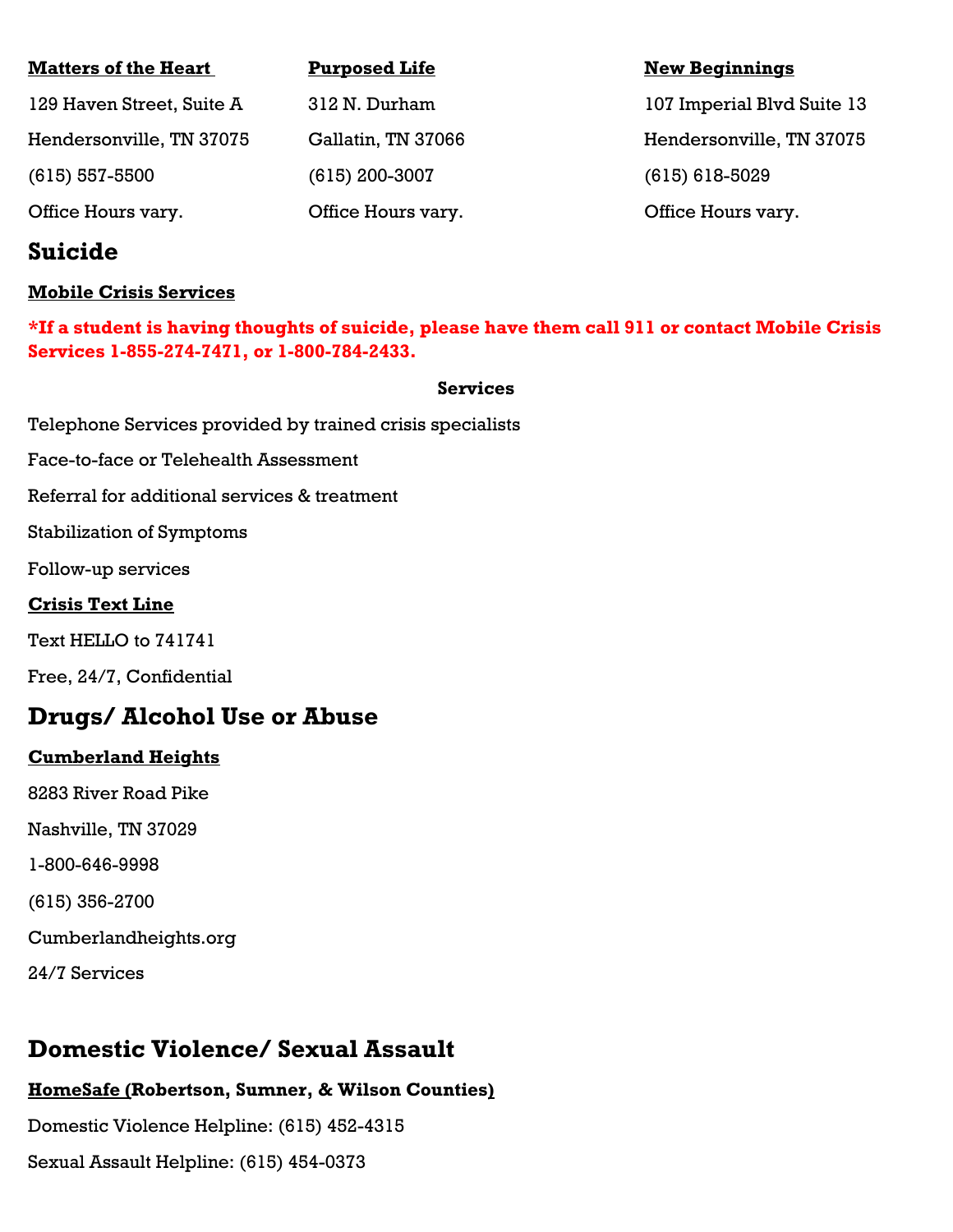Español: (615) 969-3260

To Join a Support Group (615) 452-5439

## **Services**

| <b>Emergency Shelter</b>                   | Counseling            | Support groups                |  |
|--------------------------------------------|-----------------------|-------------------------------|--|
| Court & Law (advocacy & accompaniment)     |                       | Help with Order of Protection |  |
| Case Management                            | Child/ Youth Services | Domestic Violence Education   |  |
| *Resources are free of charge.             |                       |                               |  |
| <b>National Hotline for Sexual Assault</b> |                       |                               |  |
| Dial: 567-SHATTER                          |                       |                               |  |
| <b>Pregnancy Resources</b>                 |                       |                               |  |
| <b>Planned Parenthood</b>                  |                       |                               |  |
| 412 Dr. Db Todd Jr. Blvd.                  |                       |                               |  |
| Nashville, TN 37203                        |                       |                               |  |

(615) 321-7216

Office Hours 8:15am- 4:30pm

#### **Services**

| <b>Abortion Services</b> | <b>Birth Control</b>           | <b>General Health Care</b> |
|--------------------------|--------------------------------|----------------------------|
| <b>HIV Testing</b>       | <b>HIV Testing</b>             | <b>LGBT Services</b>       |
| Men's Health Care        | <b>Emergency Contraceptive</b> | <b>Pregnancy Services</b>  |
| STD Testing              | <b>STD Treatment/ Vaccines</b> | Women's Health Care        |

\*Affordable payment options for those who are uninsured. Accept many insurance plans. Payment is accepted at the time of service.

## **Cumberland Crisis Pregnancy Center**

2229 Nashville Pike

Gallatin, TN 37066

(615) 451-1717

After Hours line: 1-800-712-4357

Ccpc@ccpchope.org

Office Hours 10am- 5pm

#### **Services**

Pregnancy Tests **Abortion Education** Parenting Education Adoption Education **Adoption Referrals** STD/ STI Information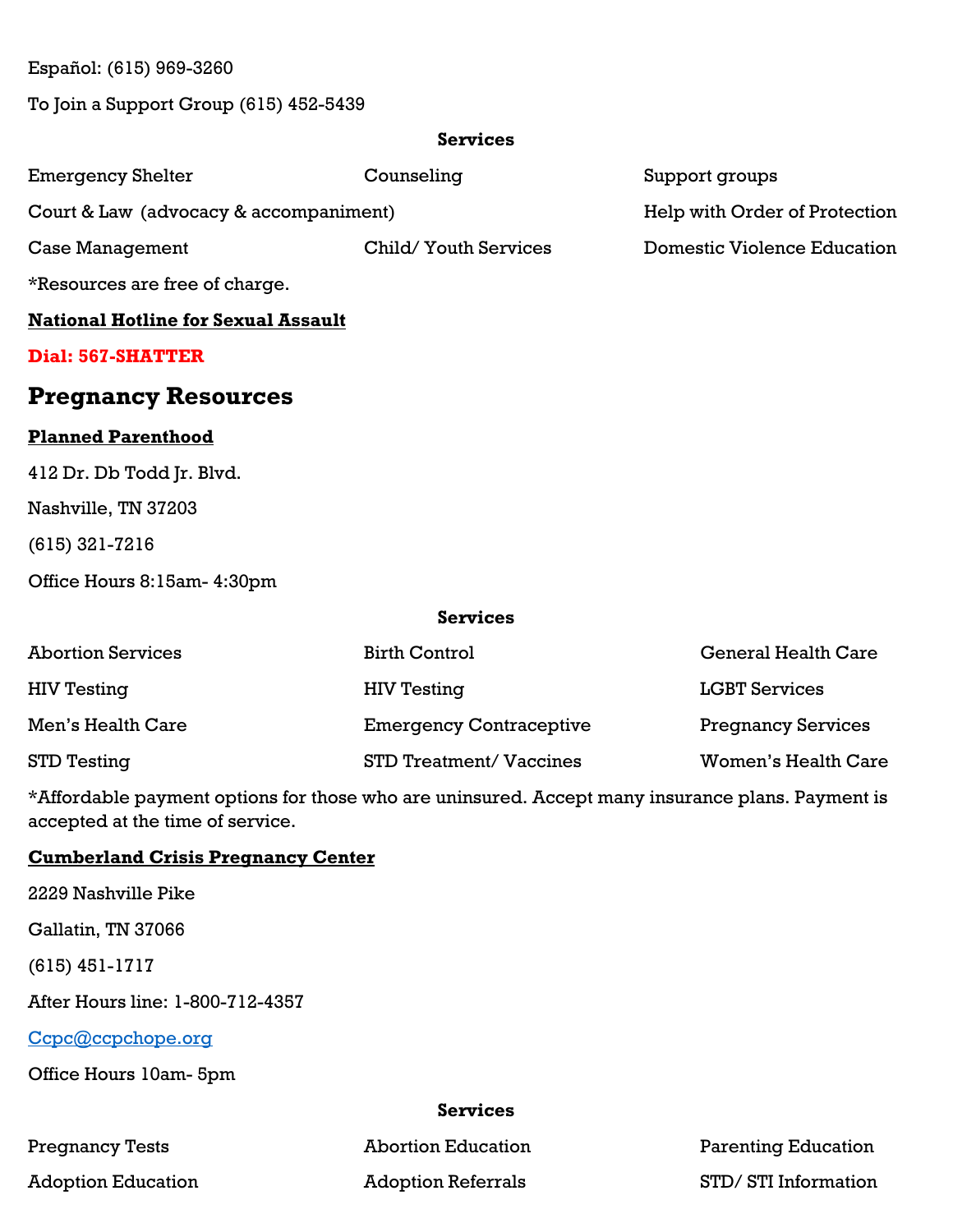# **Family Support**

## **Tennessee Voices for Children**

500 Professional Park Drive

Goodlettsville, TN 3072

(615) 269-7751

1-800-670-9882

www.tnvoices.org

## **Financial Needs**

## **Society of St. Vincent De Paul**

(615) 452-2977, ext. 11

#### **Services**

| Emergency Assistance                                           | Food       | Clothing        |
|----------------------------------------------------------------|------------|-----------------|
| <b>Prescription Medication</b>                                 | Furniture  | Household Items |
| Utilities                                                      | Rent Money |                 |
| *Must meet qualifications. Will refer to other resources also. |            |                 |

### **Gallatin Cares**

330 Durham N. Ave

Gallatin, TN 37066

(615) 452-5732

#### **Services**

Clothing, household goods, and furniture at discounted prices

Food Pantry- every Wednesday 9-11am

### **Unlimited Potential, CDC**

260 East Winchester P.O. Box 1294

Gallatin, TN 37066

#### **Services**

| <b>Youth Education</b> | Senior/Elderly Services | Housing         |
|------------------------|-------------------------|-----------------|
| Shelter                | Human Services          | Sports Programs |
| Food Programs          |                         |                 |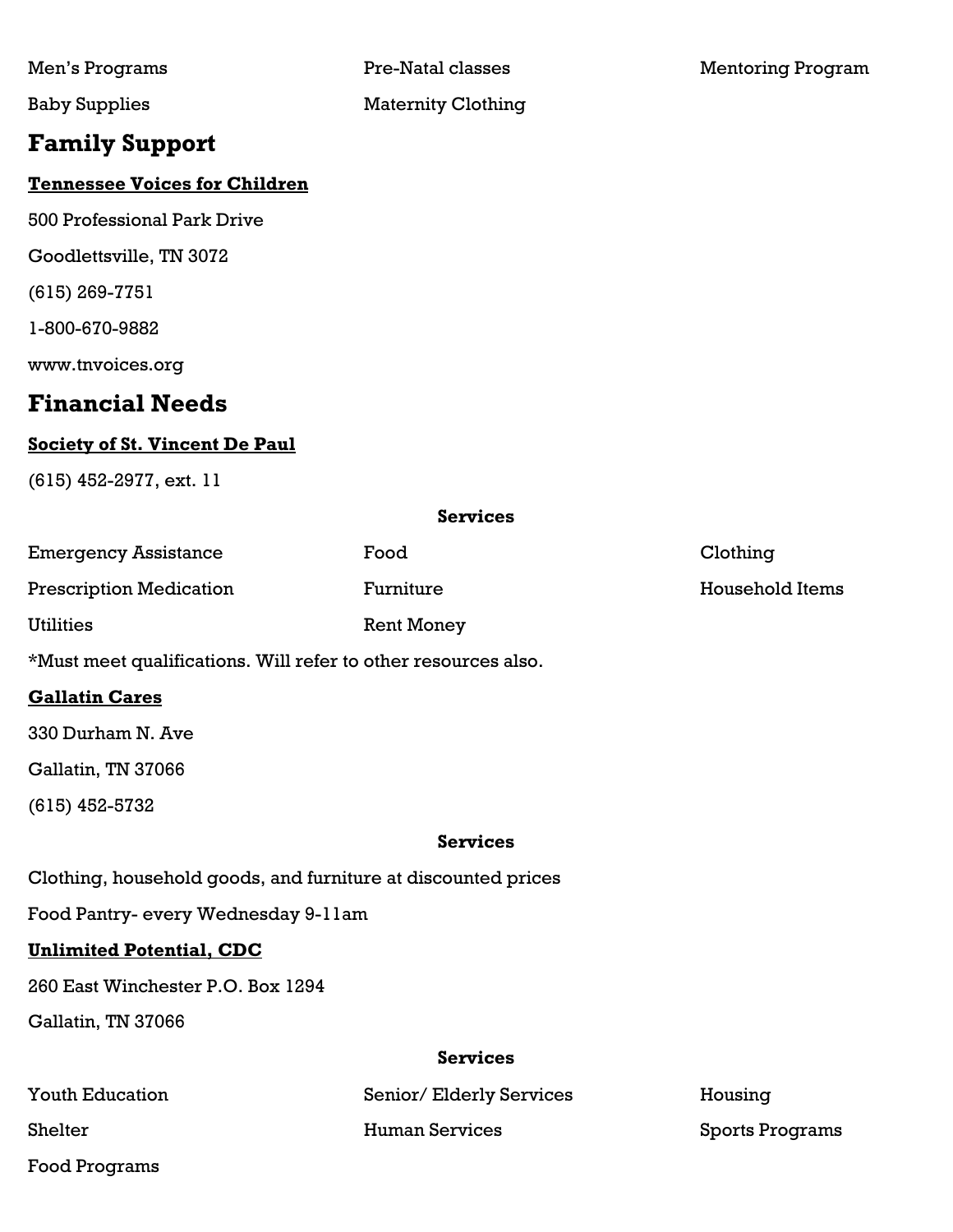\*Must meet income guidelines.

### **Mid Cumberland Community Action Agency**

**\***Energy Assistance Program, Head Start/ Early Start, Case Management, TN ReConnect services.

Sumner County 600 Small St, Suite 133

Gallatin, TN 37066

(615) 452-7570

# **Homelessness**

## **Nashville Rescue Mission (Family Life Center for Women & Children)**

\*Provides women and children emergency shelter. Food and clothing can also be provided.

1716  $8<sup>th</sup>$  Ave North

Nashville, TN 37208

(615) 312-1574

24 Hour Shelter

# **Upper Cumberland**

# **Emergency Shelter**

## **Homeless Advocacy for Rural Tennessee (HART)**

(931) 484-7020

## **Steven's Street Care Center**

(931) 550-4881

# **Mental Health Needs**

## **24- Hour Crisis Text Line**

Text HELLO to 741741

## **National Suicide Prevention**

1-800-273-TALK (8255)

## **Volunteer Behavioral Health**

1-800-704-8651

## **Centerstone**

(931) 303-0665

1-800-291-4357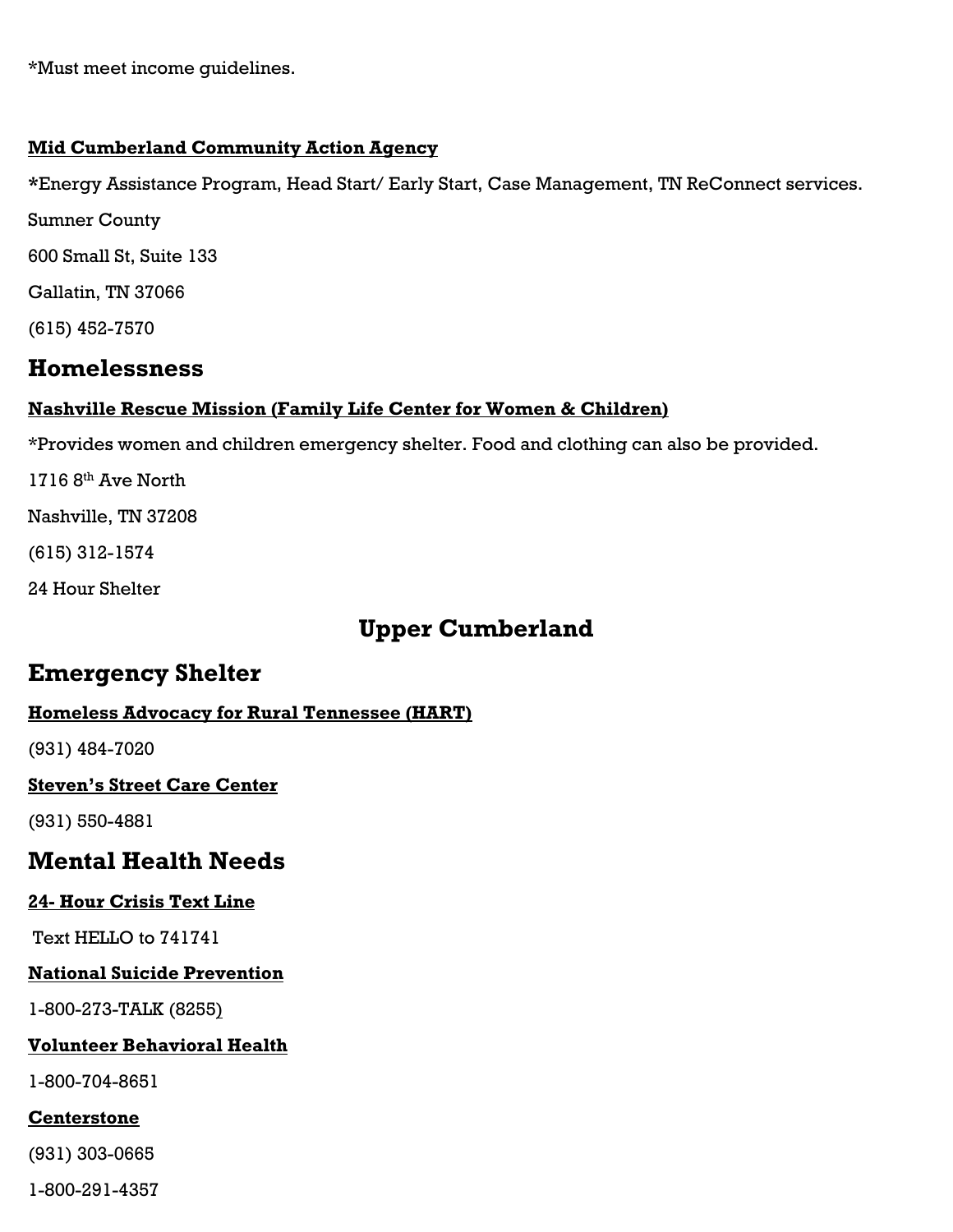## **Mental Health Co-Op**

(931) 646-5600

# **Medical Needs**

## **Health Department**

(931) 528-2531

## **Rescue Mission**

Dental Needs

931-528-5819

# **Food/ Basic Needs**

## **Rescue Mission**

(931) 528-5819

## **UCHRA**

(931) 528-1285

## **Department of Human Services**

(931) 528-7487

# **Livingston**

# **Medical Needs**

County and Regional offices of the Tennessee Department of Health provides services to include immunizations, primary care, child health care, women's care, family planning, health education, Women, Infants and Children (WIC), STD control, prenatal and vital records

## **Clay County Health Department**

115 Guffey Street Celina, TN 38551

931-243-2651

**Jackson County Health Dept.** 600 North Murray Street Gainesboro, TN 38562

931-268-0218

## **Overton County Health Dept.**

5880 Bradford-Hicks Drive Livingston, TN 38570

931-823-6260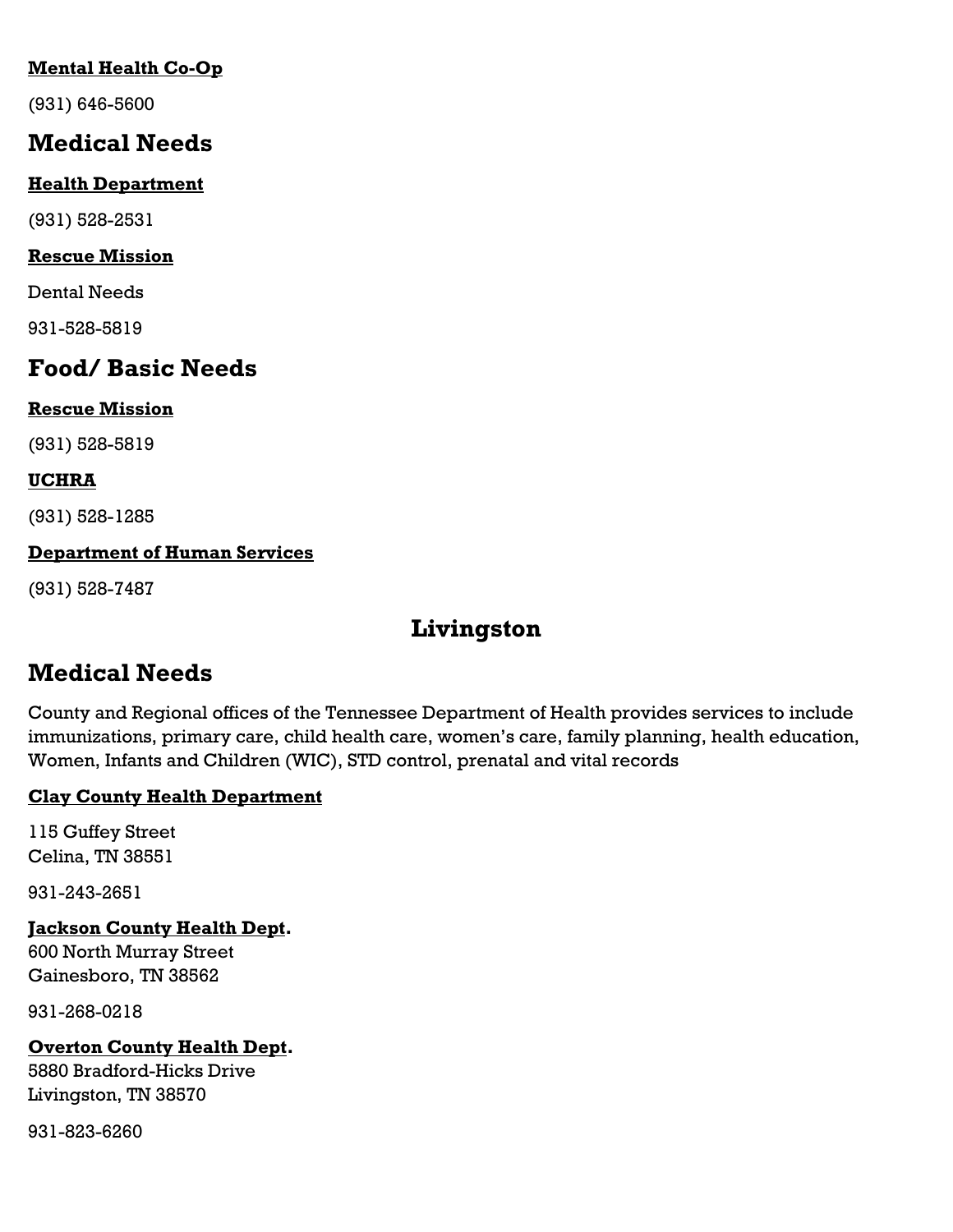## **Pickett County Health Dept.**

1013 Woodlawn Drive Byrdstown, TN 38549

931-864-3178

### **Upper Cumberland Regional Office**

1100 England Drive Cookeville, TN 38501

931-528-7531 ucro.epi@tn.qov

**\*Fast Pace Urgent Care Clinics** can provide services on a walk-in basis including treatment, prevention and wellness. Most offices are open 7 days a week and have evening hours

**Livingston Algood** 817 West Main Street 662 W. Main Street

Livingston, TN 38570 Cookeville, TN 38506 931-219-2091 algood@fastpacemedical.com

## **Mental Health Needs**

### **Volunteer Behavioral Health Care Systems**

1200 South Willow Avenue Cookeville, TN Non-Emergency #: 1-877-567-6051 Office Hours: 8am- 4:30pm

#### **Services**

| *Crisis Services: 1-800-704-2651      |                                   |  |
|---------------------------------------|-----------------------------------|--|
| respite services                      | referrals to crisis stabilization |  |
| <b>Urgent Outpatient Appointments</b> | medication management             |  |
|                                       |                                   |  |

**Mental Health Cooperative** (serves Clay, Jackson, Overton & Pickett Counties)

418 N. Willow Avenue

Cookeville, TN 38501

(931) 646-5600

1-866-816-0433

\*work with TennCare Plans & no insurance.

## **Domestic Violence**

## **Upper Cumberland Justice Center**

1-800-707-5197 (24 Hour Crisis Line)

(931)526-5197